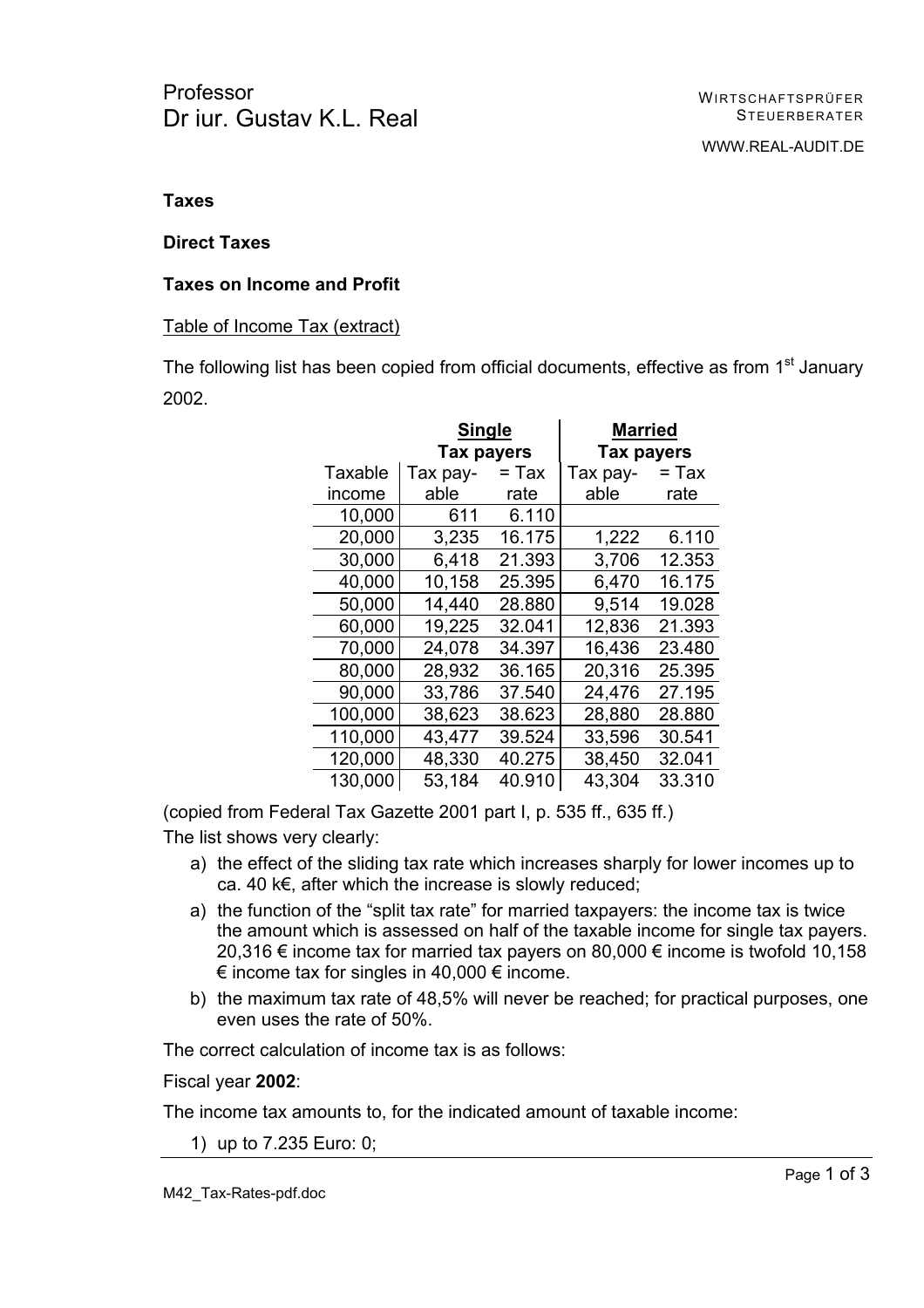- 2) from 7.236 Euro up to 9.251 Euro: (768,85y + 1.990)y;
- 3) from 9.252 Euro up to 55.007 Euro: (278,65z + 2.300)z + 432;
- 4) from 55.008 Euro and higher: 0,485x 9.872.

whereas:

- a) "y" is one / 10.000th of the taxable income in excess of 7.200 Euro, after rounding (i.e.: [taxable income – 7.200] \* 0,0001)
- b) "z" is one / 10.000th of the taxable income in excess of 9.216 Euro, after rounding (i.e.: [taxable income – 9.216] \* 0,0001)
- c) "x" is the taxable income.

In all cases, the term taxable income is understood as such lower amount that can be devided by 36 without rest, unless the amount itself cannot be devided by 36 without rest, plus 18. Example:

| Taxable income   Rounding? |                                            | <b>Base for</b><br>calculation |
|----------------------------|--------------------------------------------|--------------------------------|
| $ 36.019/36 =$             | $1000,52777 >$ to be rounded to: 36,000.00 | 36.018                         |
| $36.000 / 36 =$            | $1000,00$ > no rounding allowed: 36,000.00 | 36.018                         |

In the case of *married tax payers*, the above calculation is applied to half of the taxable income, after which the resulting amount of income tax is multiplied by two.

### **Fiscal year 2003:**

As in fiscal year 2002, however, from now on there will be no rounding down, anymore.

#### Fiscal year **2004**

The income tax amounts to, for the indicated amount of taxable income:

- 1) 1. up to 7.426 Euro (Grundfreibetrag): 0;
- 2) 2. from 7.427 Euro up to 12.755 Euro: (747,80y + 1.700)y;
- 3) 3. from 12.756 Euro up to 52.292 Euro: (278,59z + 2.497)z + 1.118;
- 4) 4. from 55.008 Euro and higher: 0,47x 9.232.

whereas:

- a) "y" is one / 10.000th of the taxable income in excess of 7.426 Euro, after rounding down to a full Euro amount (i.e.: [taxable income – 7.426] \* 0,0001)
- b) "z" is one / 10.000th of the taxable income in excess of 12.755 Euro, after rounding down to a full Euro amount (i.e.: [taxable income – 12.755] \* 0,0001)
- c) "x" is the taxable income, rounded down to a full Euro amount.

(No rounding permitted!)